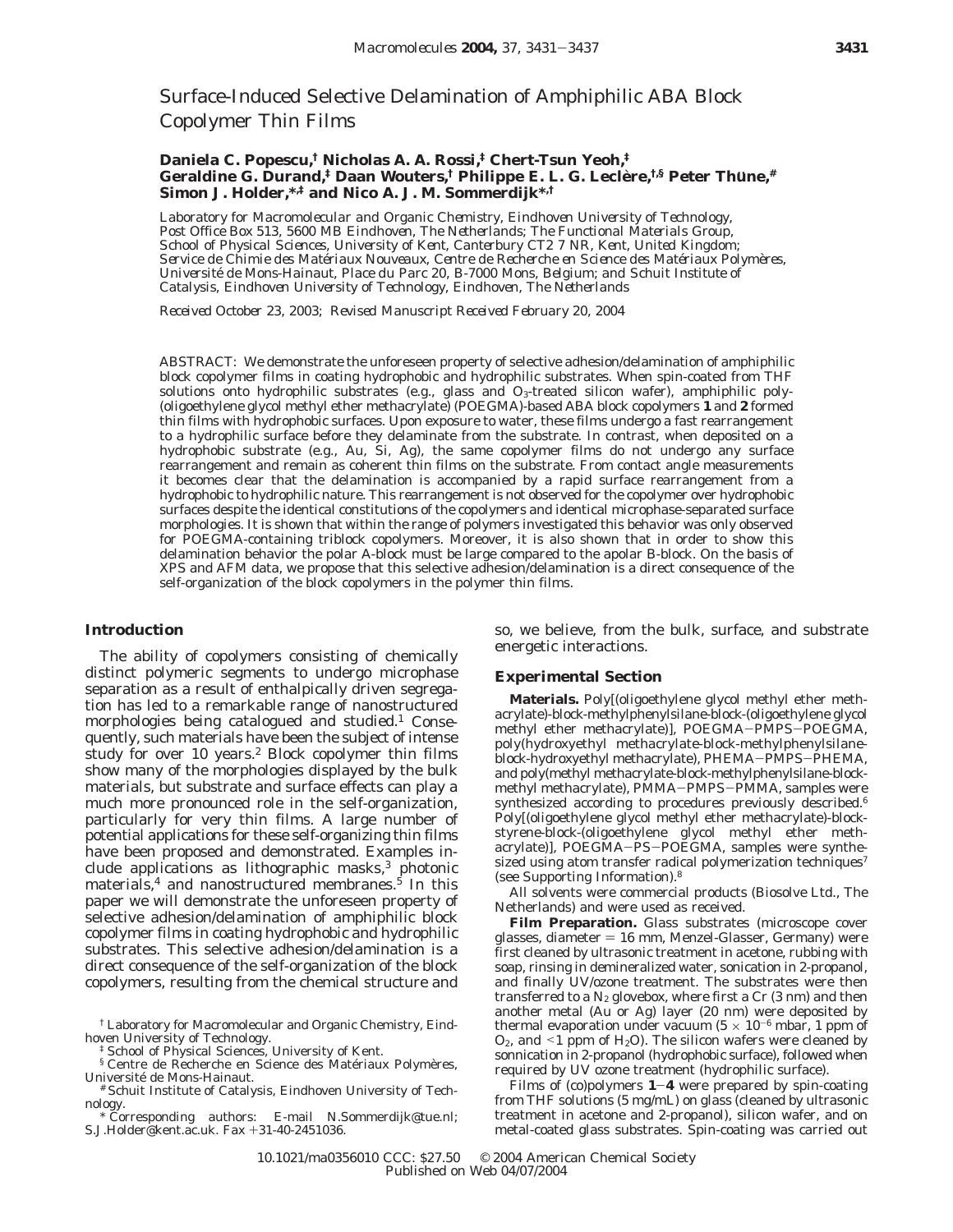

using a spin-coater from Headway Research Inc. for 50 s at a rotation speed of 1500 rpm.

To investigate the changes in the copolymer films after exposure to water by XPS and AFM, films of **2a** spin-coated on glass and on gold substrates were soaked in Millipore water for 1 and 25 min, respectively. Water remaining on the sample films was removed by centrifugal force through spinning the sample at 1500 rpm.

**Contact Angle Measurements.** Contact angles were measured on a Drop Shape Analysis DSA 10 apparatus from Krüss, using the sessile drop method at room temperature. Measurements were carried out within 10 s (2 records/s) after placing a water droplet on the film surface and were repeated at least three times on different positions of the same sample.

For gold and glass surfaces without any polymer a decrease in contact angles ( $\theta$ ) of  $1-2^{\circ}$  within 10 s was recorded (controls).

**Tapping Mode Atomic Force Microscopy.** Tapping mode AFM measurements were performed using a MultiMode scanning probe microscope (Nanoscope III) from Digital Instruments, Inc. (Santa Barbara, CA). The samples were probed using NSG 10 or NSG 11/A "Golden" silicon cantilevers (NT-MTD, Moscow, Russia), with a force constant of 11.5 N/m.

**X-ray Photoelectron Spectroscopy.** XPS measurements were performed in a VG-Escalab 200 spectrometer using an aluminum anode (Al K $\alpha = 1486.6$  eV) operating at 510 VA with a background pressure of  $2 \times 10^{-9}$  mbar. Spectra were acquired at 0° and 60° with respect to the surface normal. The carbon 1s region was fitted in CasaXPS using 3 Gaussian/ Lorentzian synthetic peaks representing the hydrocarbon (a), oligoether (b) and carboxyl function (c) in the POEGMA-PMPS-POEGMA **<sup>2</sup>** block copolymer (Figure 4).

All spectra are presented after charge correction and intensity calibration setting the C 1s peaks corresponding to hydrocarbon (a) at a binding energy of 285.0 eV and a peak area of 1000.

The samples for XPS have been prepared following the procedure described above (see Film Preparation), with the only difference that square glass plates ( $30 \times 30$  mm<sup>2</sup>) were used as substrates instead of the round glass plates (diameter  $= 16$  mm).

## **Results and Discussion**

We have observed that, when spin-coated from THF solutions onto hydrophilic substrates (e.g., glass and  $O<sub>3</sub>$ -

treated silicon wafer) without further treatment (i.e., annealing), amphiphilic poly(oligoethylene glycol methyl ether methacrylate) (POEGMA)-based ABA block copolymers **1** and **2** (Chart 1) formed thin films with hydrophobic surfaces. Upon exposure to water, these films underwent a fast rearrangement to a hydrophilic surface before they delaminated from the substrate. The delamination resulted in polymer fragments floating in the water as was observed by optical microscopy. In the case of **2a**-**d,** this process could be monitored also by following the decrease of the characteristic UV band of the PMPS at 340 nm as a function of time of exposure to water.<sup>9</sup> In contrast, when deposited on a hydrophobic substrate (e.g., Au, Si, Ag), the same copolymer films did not undergo any surface rearrangement and remained as coherent thin films on the substrate (Figure 1).

The thin films of block copolymers **1** and **2** were prepared by spin-coating from THF solutions (5 mg/mL) onto the different substrates and were studied as cast. The films of the polysilane derived copolymers **2a**-**<sup>d</sup>**





**Figure 1.** Water contact angles (*θ*) of different substrates. The block copolymer films (**1a**-**e**, **2a**-**d**) selectively delaminate only from the substrates with a hydrophilic surface upon immersion in  $H<sub>2</sub>O$ .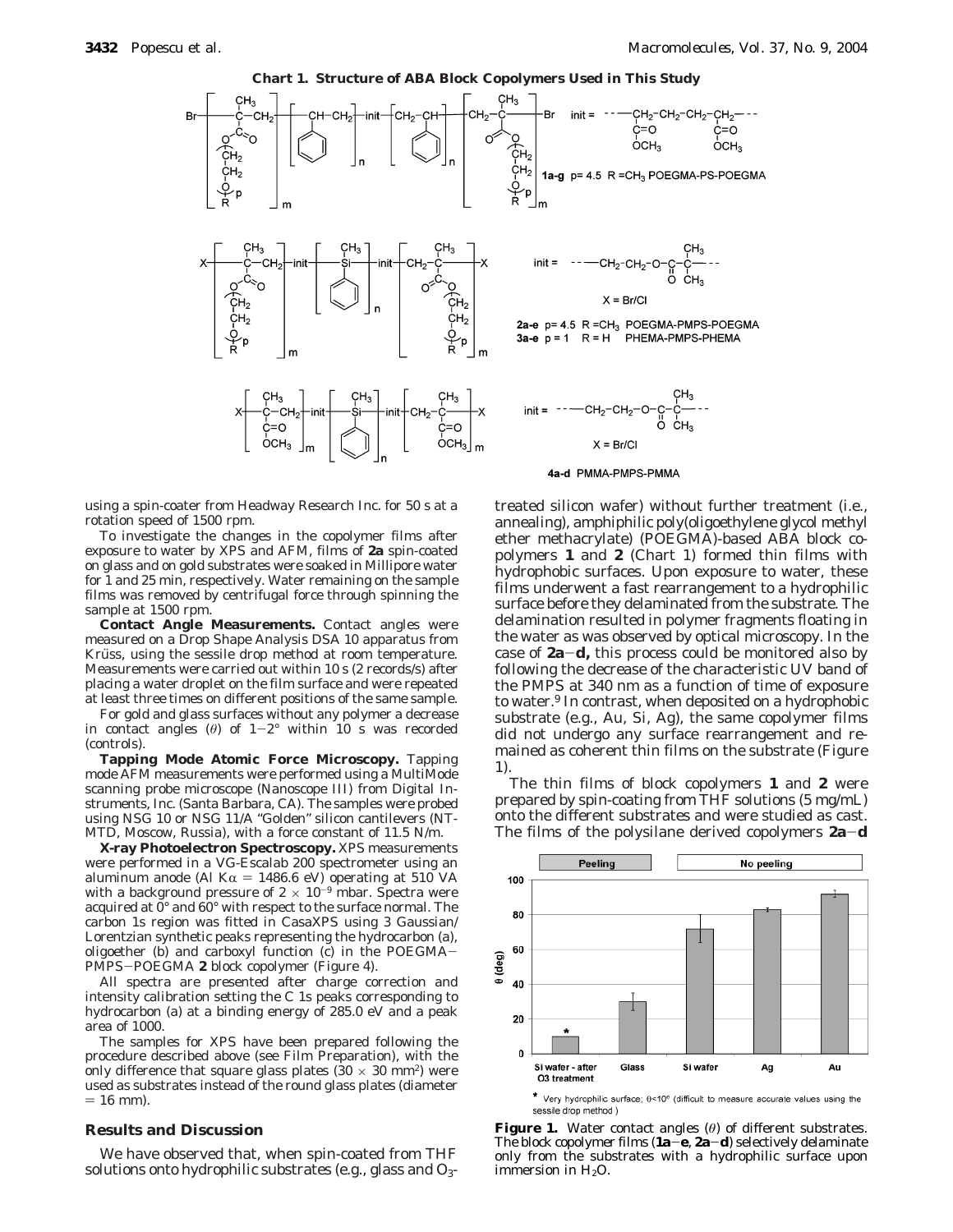**Table 1. Molecular Weight Characteristics of the ABA Block Copolymers (Structures Given in Chart 1)**

| copolymer      | $M_n^a$ | $M_{\rm w}/M_{\rm n}^{\rm a}$ | $DP_{A block}$ | $DP_{B \, block}$ <sup>a</sup> | $I^{\mathcal C}$  |
|----------------|---------|-------------------------------|----------------|--------------------------------|-------------------|
| 1a             | 30 000  | 1.26                          | 79             | $86^b$                         | 5.33              |
| 1b             | 40 200  | 1.31                          | 56             | $75^b$                         | 4.42              |
| 1c             | 34 600  | 1.46                          | 25             | $75^b$                         | 1.97              |
| 1d             | 13 300  | 1.27                          | 16             | $75^b$                         | 1.20              |
| 1e             | 15 200  | 1.45                          | 13             | $75^b$                         | 1.03              |
| 1f             | 21 000  | 1.12                          | 27             | 200 <sup>b</sup>               | 0.78              |
| 1g             | 37 000  | 1.20                          | 16             | $204^b$                        | 0.45              |
| 2a             | 12 600  | 1.8                           | 23             | 32                             | 3.63              |
| 2 <sub>b</sub> | 18 700  | 1.75                          | 26             | 58                             | 2.23              |
| 2c             | 21 000  | 2.1                           | 29             | 70                             | 2.08              |
| 2d             | 10 900  | 1.5                           | 10             | 32                             | 1.57              |
| 2e             | 16 900  | $1.6\,$                       | 18             | 70                             | 1.29              |
| 3a             | 9600    | 1.5                           | 28             | 32                             | 1.91              |
| 3b             | 6 600   | 1.5                           | 7              | 32                             | 0.48              |
| 3c             | 6 000   | 1.5                           |                | 32                             | 0.58d             |
| 3d             | 12 500  | 1.55                          | 17             | 70                             | 0.53              |
| 3e             | 10 300  | 1.9                           | 10             | 70                             | 0.31              |
| 4a             | 24 700  | 1.67                          | 86             | 43                             | 3.31              |
| 4b             | 11 000  | 1.60                          | 34             | 29                             | 2.23              |
| 4c             | 14 500  | 1.80                          | 40             | 43                             | 3.08              |
| 4d             | 10 000  | 1.85                          |                | 43                             | 0.92 <sup>d</sup> |
|                |         |                               |                |                                |                   |

*<sup>a</sup>* From SEC measurements (polystyrene standards) unless otherwise noted. *b* From <sup>1</sup>H NMR spectroscopic analysis in CDCl<sub>3</sub>. *c r* = weight ratio calculated from <sup>1</sup>H NMR using formula (2*M*<sub>n</sub> A block/*M*<sup>n</sup> B block) unless otherwise noted. *<sup>d</sup>* Weight ratio calculated from SEC using formula (2*M*<sup>n</sup> A block/*M*<sup>n</sup> B block).

(POEGMA-PMPS-POEGMA) all exhibited contact angles with water ( $\theta$ ) in the range  $90 \pm 10^{\circ}$ , pointing to a rather hydrophobic film surface. However, for the films spin-coated on glass, a decrease of 35  $\pm$  5° was recorded within 10 s, indicating a fast rearrangement of the film surface.10 In the same time period, the films deposited on hydrophobic substrates showed a decrease of only  $1-10^{\circ}$ , thus retaining their hydrophobic character. A rapid decrease in the water contact angles was also observed for the polystyrene derived polymers **1a**-**<sup>e</sup>** (POEGMA-PS-POEGMA) when spin-coated on glass, whereas only a small change was observed when they were deposited on hydrophobic substrates (e.g., Au, Ag, hydrophobic Si wafer). In the latter case the films surfaces were hydrophobic ( $\theta = 90 \pm 10^{\circ}$ ) with the exception of the films of **1e** that exhibited a more hydrophilic surface ( $\theta = 60 \pm 1^{\circ}$ ).<sup>11</sup>

This substrate-induced difference in stability of the polymer films appeared to be dependent on the hydrophilic:hydrophobic weight ratios between the blocks (*r*) which are given in Table 1. The spin-coated films of the copolymers with low values of *r* (i.e.*,* **1f**, **1g**, and **2e**) did not show any surface rearrangement or delamination behavior on hydrophobic or on hydrophilic substrates. Films of these polymers all revealed rather hydrophobic surfaces as was deduced from the water contact angles, which were stable and ranging from  $\theta = 80^{\circ}$  to 90° (only for **1g**:  $\theta = 67 \pm 1^{\circ}$ .

Control films were prepared from a series of ABA block copolymers: poly(hydroxyethyl methacrylate*block*-methylphenylsilane-*block*-hydroxyethyl methacrylate), PHEMA-PMPS-PHEMA (**3**), poly(methyl methacrylate-*block*-methylphenylsilane-*block*-methyl methacrylate), PMAA-PMPS-PMMA (**4**), and poly(methacrylic acid-*block*-methyl methacrylate-*block*-methacrylic acid), PMAA-PMMA-PMAA.12 These films were all stable in aqueous media both when spin-coated on glass and on gold, with stable values for  $\theta$  of 85  $\pm$  5° (3 and 4) and of  $65 \pm 5^{\circ}$  (for PMAA-PMMA-PMAA), similar to the case of the "nonpeeling" block copolymers



**Figure 2.** Tapping mode AFM height and phase images of films of (A) **2a**, (B) **1e**, (C) **2e**, and (D) **1g** copolymers spincoated on glass from THF solution with a concentration of 5.0 mg/mL. Scan area:  $1 \times 1 \mu m^2$ . Vertical scale of height images: 40 nm; phase shift: 40°.

**1f**-**<sup>g</sup>** and **2e**. These experiments indicate that the observed phenomena are not common for amphiphilic ABA block copolymers in general, and we tentatively propose that the presence of the POEGMA block may be critical. However, a broader range of ABA amphiphilic block copolymers needs to be tested in order to reach a definite conclusion.

To further investigate this remarkable behavior, the surfaces of the pristine films of a series of POEGMA-PMPS-POEGMA and POEGMA-PS-POEGMA copolymers were analyzed by tapping mode AFM. These measurements revealed smooth surfaces ( $\sigma_{\rm rms} \approx 0.5$  nm for a scan area of  $1 \times 1 \mu m^2$  displaying lateral microphase separation for all the polymers exhibiting the selective peeling behavior (Figure 2A,B). Microphase separation has previously been demonstrated for the PMPS derived materials by thermal analysis.<sup>6</sup> Surprisingly, similar morphologies were observed for films spincoated on glass and on gold. An image analysis based on the Power Spectrum Density<sup>13</sup> leads to comparable values of the correlation lengths ( $\xi = 15$  nm) on both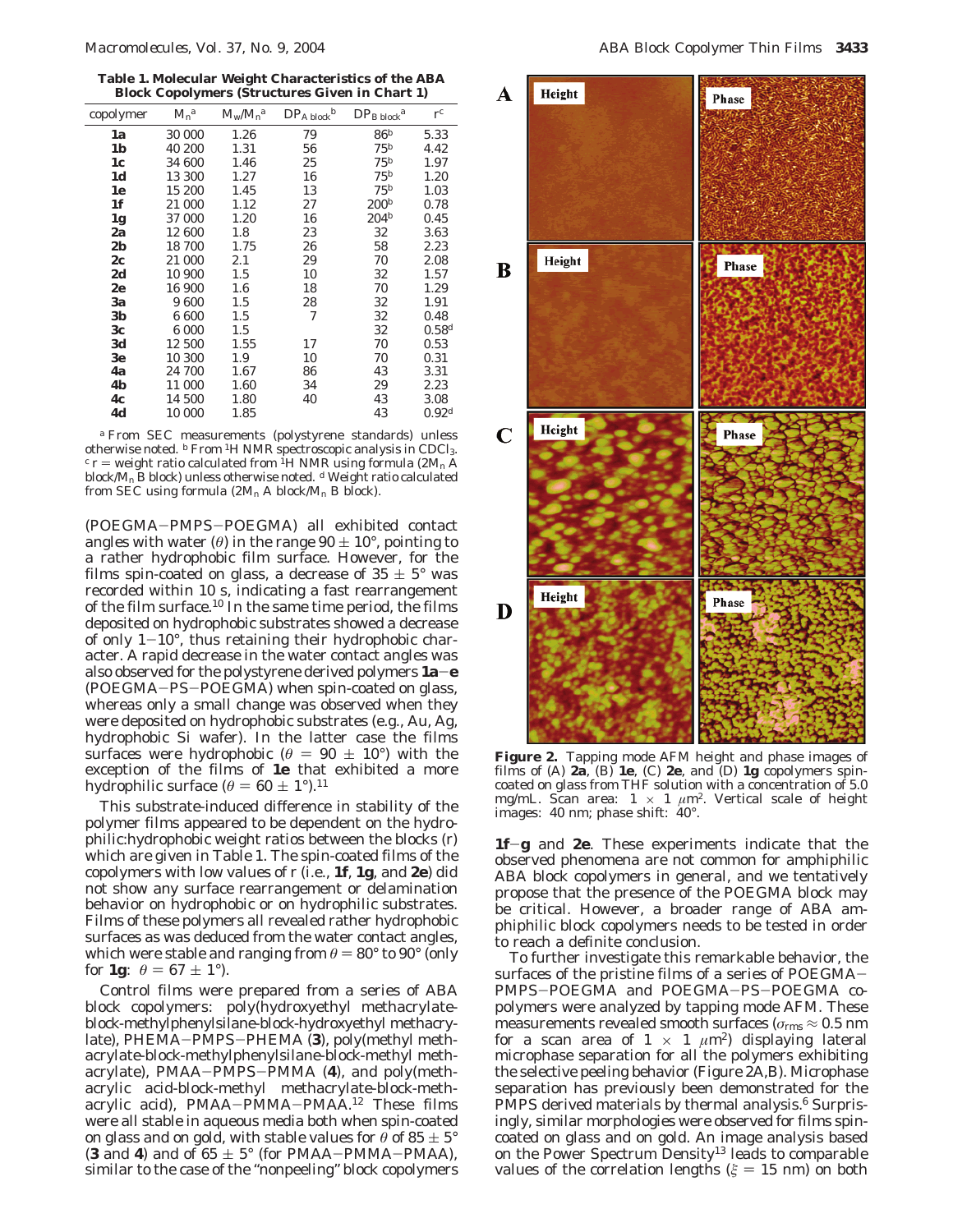

**Figure 3.** (A, B) Tapping mode AFM phase images of films of **2a** spin-coated on gold (A) and on glass substrate (B). Phase shift: 40°. (C, D) Two-dimensional power spectral density (PSD) curves calculated from the phase images. Correlation length (*ê*) is around 15 nm both for the polymer film deposited on gold and for the film on glass, indicating the same domain size.

surfaces (see Figure 3). The thickness of the films was determined after scratching the film surface (**2a**, **2e**) to be  $35 \pm 5$  nm.

AFM imaging of a film of **2a** that had been soaked in water for 25 min showed the detachment of the polymer from glass. However, the polymer film was still present in some regions with the nanostructure observed for the pristine films still visible. In contrast, the polymer film on gold appeared unchanged.

Nevertheless, in the case of the "nonpeeling" polymers (**1f, 1g, 2e**), the films were relatively rough ( $\sigma_{\rm rms} = 4-5$ nm) and exhibited a granular surface morphology without regular microphase-separated structures at the surface of the films. These block copolymers have hydrophilic:hydrophobic weight ratios of ∼1 or less and contain a middle hydrophobic block (PS or PMPS) longer than the hydrophilic block (POEGMA). This allows the formation of micelle-like structures in which the hydrophobic block encapsulating the POEGMA blocks is present at the film surface as a result of a lower surface energy.14 We speculate that this makes it more difficult for water to penetrate into the films and to induce delamination.

XPS spectra acquired at 0° with respect to the surface normal revealed identical chemical compositions for the upper  $7-10$  nm of the pristine films of **2a** when spincoated both on glass and on gold-covered glass (Figure 4). The chemical composition of both these film surfaces deviated only slightly from the calculated bulk composition of the polymer film. On the film surface the C 1s

signal corresponding to the polymer backbone and the phenyl groups (a) was slightly enhanced compared to the  $\check{C}-\check{O}$  (b) and  $O=C-O$  (c) peaks, which indicates a slight accumulation of the PMPS block at the surface of the copolymer film. However, for spectra acquired at 60°, this increase becomes significant, pointing to an enrichment of the unfunctionalized carbon content at the outermost surface of the film. Indeed, it is known that for amphiphilic block copolymers the segments of lower surface energy (e.g., the hydrophobic polymer chains) accumulate at the outermost surface region of the copolymer films under dry conditions.10,15

After exposure to water of a film spin-coated on glass, the relative intensity of the  $C-O$  peak (b) increased, indicating a clear shift to a higher POEGMA content of the surface top layer (Figure 4). Moreover, an additional Si peak corresponding to  $SiO<sub>2</sub>$  (glass) was visible in the spectrum of the polymer film soaked in water. This is in accordance with the optical microscope observations that showed the appearance of holes in the polymer film on glass. The surface reconstruction of amphiphilic block copolymer films upon exposure to water is a known phenomenon.10 After wetting, the hydrophilic domains migrate toward the surface in order to reduce the free energy of the water/polymer interface. However, in our case no change in the XPS spectrum of the polymer film spin-coated on gold was observed after exposure to water. This indicates that no significant surface rearrangement of the copolymer occurs in the film when gold is used as a substrate.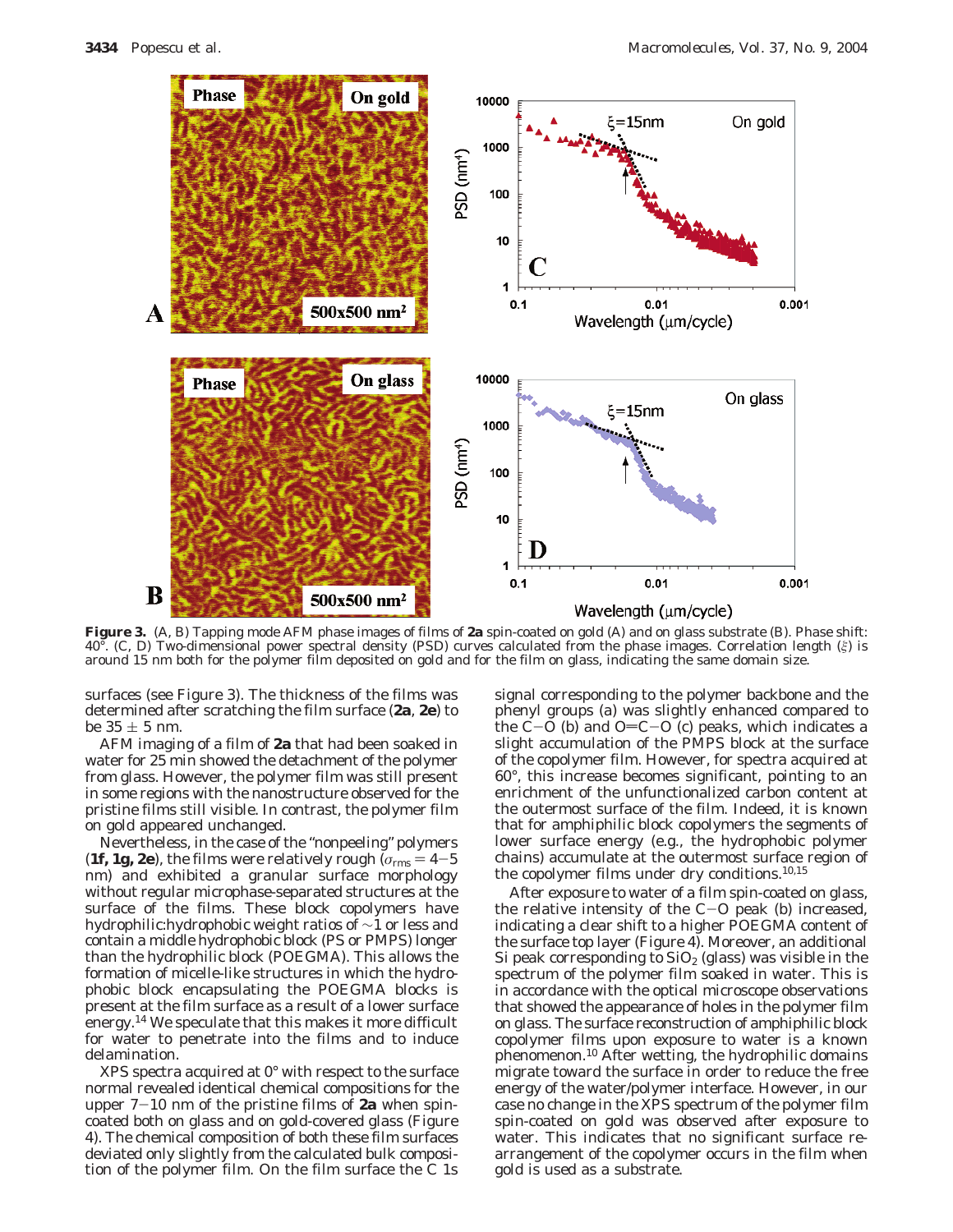

**Figure 4.** Carbon peak (C 1s) in the XPS spectra of **2a** films spin-coated on gold and on glass as spin-coated (green) and after immersion in water for 1 min (red). Spectra acquired at 0° with respect to the surface normal.



**Figure 5.** Postulated models for the self-organization of the delaminating ABA block copolymers over gold and glass substrates (cross section).

The most common morphologies encountered for microphase-segregated block copolymers include spherical, cylindrical, gyroid, and lamellar structures.1,2 The exact morphology is determined by the relative volume fractions of the distinct polymeric segments. In thin films as well as the volume symmetry of the copolymer, the symmetry of the surface energy conditions must be taken into consideration.<sup>16</sup> All of these morphologies have been observed in block copolymer thin films.<sup>17</sup> However, where strongly asymmetric and antisymmetric boundary conditions exist for block copolymers (as they do for our copolymers), unusual hybrid morphologies have been predicted and observed.<sup>18</sup> We postulate that an antisymmetric hybrid structure exists in our films, as illustrated in Figure 5. This would explain both the apparent identical surface morphologies over gold and glass as well as the selective delamination from glass. At the surface of the film of **2a** (Figures 2A and 3), the hydrophobic and hydrophilic blocks phase separate into elongated objects that could be either perpendicular lamellae or cylinders lying parallel to the surface. We think that the most probable morphology would consist of cylinders parallel to the surface. AFM investigations revealed the presence of a thin layer of one of the blocks at the interface of the copolymer film with air. Light tapping AFM showed a featureless phase image, and the microphase-separated structures (Figure 2a) were visible only when using harder tapping conditions. The slight accumulation of PMPS block (lower surface energy than POEGMA) at the outermost layer of the polymer film is also supported by the angleresolved XPS measurements presented above. At the gold surface, however, a parallel lamellar organization occurs with at least one layer of the hydrophobic segment (polysilane or polystyrene) at the substrate. This layer behaves as a hydrophobic seal for the metal and prevents water from reaching the interface, and consequently the copolymer film remains attached. At the glass surface POEGMA resides, allowing for permeation of water and the subsequent detachment of the copolymer film. The surface reorganization of the films over the glass surface is a result of the reorientation of the OEGMA chains pointing toward the substrate to the surface. The reason for the lack of such reorganization of the POEGMA segments over the gold substrate is at this stage not clear but may be related to the poor permeability of water through the film and/or physical constraints to swelling/reorganization imposed by the morphology. The proposed organization consequently would lead to constraints with respect to the rearrangement of the film over gold as compared to glass.

The block copolymers synthesized for these studies were prepared by controlled radical polymerization techniques.7,8 They must therefore be considered less well-defined as compared to block copolymers prepared by living polymerization methods, as is also demonstrated by the relative polydispersity indices shown in Table 1. As the possibility of contamination of the ABA samples with homopolymer and AB diblock copolymer of could be of relevance to the phenomenon described in this paper, it is important to consider the likelihood of such contamination.

For both the PMPS- and PS-based polymers a high degree (>95%) of end-group functionalization has been determined,19 and also high initiator efficiencies for these and similarly end-functionalized macroinitaitors have been observed.<sup>9,20</sup> Consequently, contamination of the samples with significant amounts of homopolymer is not likely. If so, fractionation by precipitation using selective solvents during workup for both the PMPS and PS ABA block copolymers would remove any small quantities of homopolymer. However, the possibility of contamination by a small but significant percentage of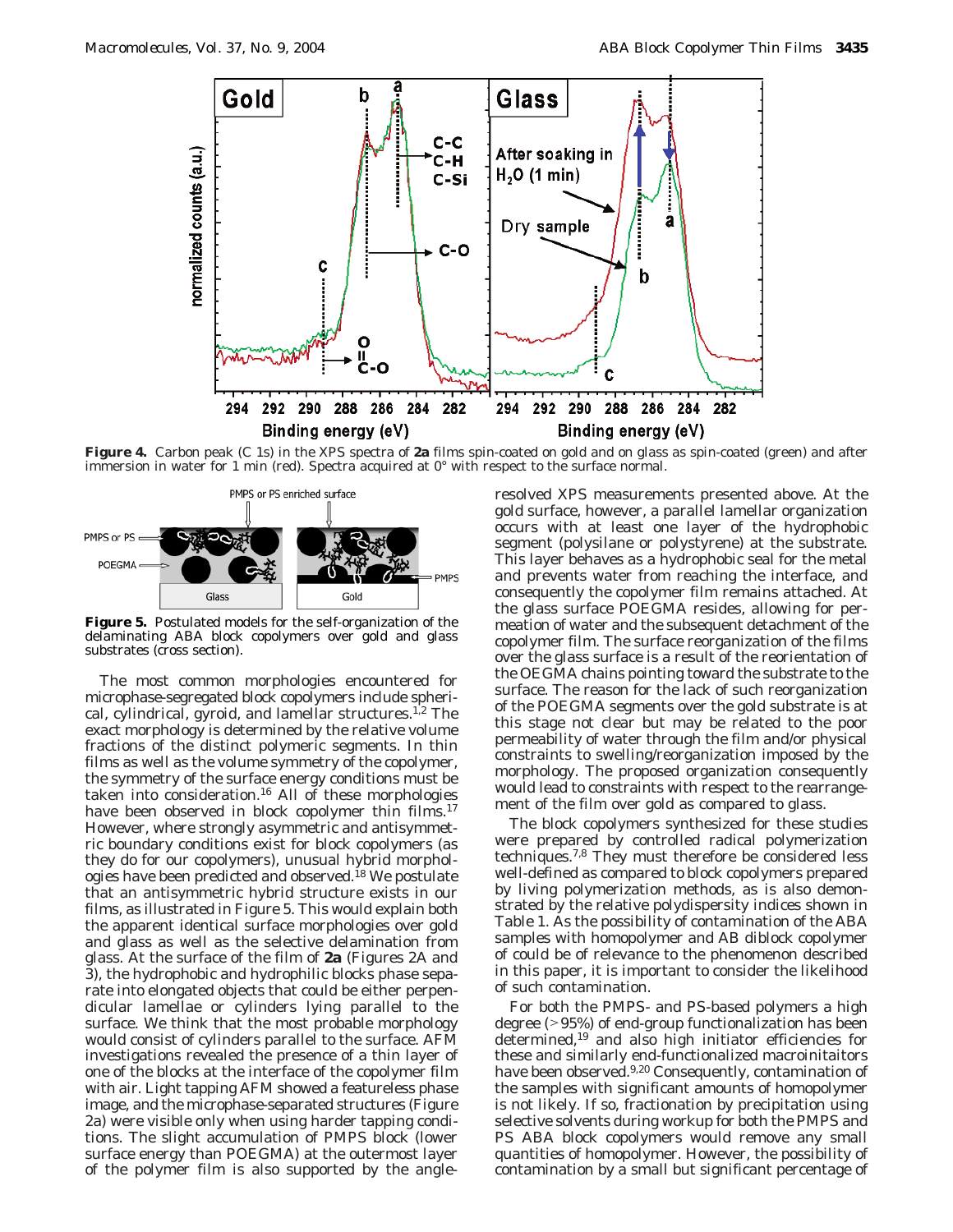AB diblock copolymer for the PMPS materials and to a lesser degree for the PS materials cannot be excluded without extensive analysis (e.g., MALDI-TOFF) and/ or fractionation of the products.21

Nevertheless, blends of ABA block copolymers with a minor component of AB diblock copolymer where the molecular weight ratios,  $\delta = N_1/N_2$ , are less than 5 ( $N_1$ ) and *N*<sup>2</sup> are degrees of polymerization of the two block copolymers) should not show any macrophase separation according to previously reported investigations into block copolymer blends.<sup>22</sup> The AB diblocks may show an increased mobility leading to their preferential accumulation at the surfaces of the films in preference to the ABA blocks. But as these polymers are built from the same chemical constituent blocks, no large effect would be expected from such an event. A comparison of the effect of the block structure (e.g., AB vs ABA vs blends) on the self-organization and delamination of these films is underway.

At present, it is not clear whether the glass transition temperatures of the respective blocks play a role in the reorganization and delamination behavior. The POEG-MA block possesses a low glass transition temperature, viz.  $-31$  to  $-39$  °C for the PMPS-POEGMA copolymers<sup>6a</sup> and  $-51$  °C for the homopolymer.<sup>23</sup> In contrast, PMMA  $(T_g = 105 \text{ °C}^{24})$ , PHEMA  $(T_g = 110 \text{ °C}^{25})$ , and PAA  $(T_g = 109 \text{ °C}^{19})$  all have high glass transition temperatures  $=$  109 °C<sup>19</sup>) all have high glass transition temperatures<br>which implies that the mobility of these chains may be which implies that the mobility of these chains may be considered highly hindered compared to that of the POEGMA. However, the situation is complicated by the fact that the  $T_{\rm g}$ s of the glassy hydrophilic blocks are likely to drop upon exposure to water vapor.<sup>26</sup> Irrespective, the lower mobility of the glassy blocks may lead to an inability of the PHEMA- and PAA-containing copolymers to reorganize which will prevent delamination.

It should be noted, however, that the discussion is further complicated by the fact that the  $T_g$  in the bulk in many cases is different from that observed in thin films ( $\leq$ 80 nm). For example, the  $T_{\rm g}$ s of PMMA and PS have been observed to increase above those of bulk polymers at high interfacial energies and decrease for low interfacial energies.<sup>27</sup> In the present study the blocks of the copolymers may have up to four separate interfacial energies (e.g., the OEGMA chains may be phase separated from the PMPS/PS, the surface, the substrate, and the PMA backbone), and furthermore the effect of water swelling of the hydrophilic blocks needs to be considered. Consequently, the actual  $T_{\rm g}$  values may be considerably different from those encountered in the bulk. A more detailed study into the  $T_{\rm g}$  behavior in such block copolymer thin films will be carried out to address these issues in the context of the delamination phenomena described here.

Preliminary annealing experiments performed on some of the PMPS(POEGMA)<sub>2</sub> 2a-d copolymers (165 °C, 2.5 h) revealed a significant change in the wetting properties of the polymer films. The surface of the films spin-coated on glass had become hydrophobic ( $\theta = 85$ )  $\pm$  10°), while the films deposited on gold became more hydrophilic ( $\theta$  = 30-50°, depending on the composition of the copolymer). Moreover, the selective adhesion behavior was lost, as no delamination was observed after annealing. These observations support the proposed model in which the film stability is related to the morphology. Further studies on the effect of annealing and the solvent used in deposition on the morphology of the copolymer films will be completed in the future.

# **Conclusion**

Polystyrene and poly(methylphenylsilane) derived ABA amphiphilic block copolymers possessing poly- [oligo(ethylene glycol methyl ether) methacrylate] outer segments with suitable hydrophilic:hydrophobic block ratios display selective adhesion to gold, silver, and clean (nonoxidized) silicon surfaces. In contrast, delamination is observed for these polymers from hydrophilic surfaces such as glass and oxidized silicon. Delamination is accompanied by a rapid surface rearrangement from a hydrophobic to hydrophilic nature that is not observed for the copolymer over hydrophobic surfaces despite the identical constitutions of the copolymers and identical microphase-separated surface morphologies. This phenomenon offers a unique approach to the selective coating of metal patterned surfaces with copolymers whose functionality and properties may be varied.

**Acknowledgment.** The authors thank A. A. Karanam and L. Klumperman (Eindhoven University of Technology) for providing the PMAA-PMMA-PMAA block copolymers, E. W. Meijer (Eindhoven University of Technology) for discussions, and the EPSRC (Grant GR/R37463), NWO-CW, and Dutch Polymer Institute for financial support.

**Supporting Information Available:** Typical syntheses of R,*ω*-dibromopolystyrene and POEGMA-PS-POEGMA. This material is available free of charge via the Internet at http:// pubs.acs.org.

### **References and Notes**

- (1) Hamley, I. W. *The Physics of Block Copolymers*; Oxford University Press: Oxford, 1999.
- (2) (a) Bates, F. S.; Frederickson, G. H. *Annu. Rev. Phys. Chem.* **1990**, *41*, 525. (b) Thomas, E. L.; Lescanec, R. L. *Philos. Trans. R. Soc. London, Ser. A* **<sup>1994</sup>**, *<sup>348</sup>*, 149-166. (c) Klok, H. A.; Lecommandoux, S. *Adv. Mater.* **2001**, *13*, 1217.
- (3) (a) Mansky, P.; Harrison, C. K.; Chaikin, P. M.; Register, R. A.; Yao, N. *Appl. Phys. Lett.* **1996**, *68*, 2586. (b) Park, M.; Harrison, C. K.; Chaikin, P. M.; Register, R. A.; Adamson, D. A. *Science* **1997**, *276*, 1401.
- (4) (a) Fink, Y.; Urbas, A. M.; Bawendi, M. G.; Joannopoulos, J. D.; Thomas, E. L. *J. Lightwave Technol.* **1999**, *17*, 1963. (b) Urbas, A. M.; Fink, Y.; Thomas, E. L. *Macromolecules* **1999**, *32*, 4748. (c) Urbas, A. M.; Sharp, R.; Fink, Y.; Thomas, E. L.; Xenidou, M.; Fetters, L. J. *Adv. Mater.* **2000**, *12*, 812.
- (5) (a) Liu, G. J.; Ding, J. F.; Hashimoto, T.; Kimishima, K.; Winnik, F. M.; Nigam, S. *Chem. Mater.* **1999**, *11*, 2233. (b) Nardin, C.; Winterhalter, M.; Meier, W. *Langmuir* **2000**, *16*, 7708.
- (6) (a) Holder, S. J.; Rossi, N. A. A.; Yeoh, C.-T.; Durand, G. G.; Boerakker, M. J.; Sommerdijk, N. A. J. M. *J. Mater. Chem.* **2003**, *13*, 2771. (b) Rossi, N. A. A.; Jones, R. G.; Holder, S. J. *J. Polym. Sci., Part A: Polym. Chem.* **2002**, *41*, 30.
- (7) Matyjaszewski, K.; Xia, J. *Chem. Rev.* **2001**, *101*, 2921.
- (8) A more detailed description of the synthesis and characterisation of the individual polystyrene based copolymers will be given in a forthcoming publication.
- (9) Sommerdijk, N. A. J. M.; Holder, S. J.; Hiorns, R. C.; Jones, R. G.; Nolte, R. J. M. *Macromolecules* **2000**, *33*, 8289.
- (10) Mori, H.; Hirao, A.; Nakahama, S.; Senshu, K. *Macromolecules* **1994**, *27*, 4093.
- (11) Some of the films (e.g., **4a**, **4f**) peeled from freshly evaporated Cu (θ = 57 ± 3°) as well. However, the same polymer films<br>were stable in water when deposited on older Cu substrates that had  $\theta = 85 \pm 1$ <sup>°</sup>
- (12) PMAA-PMMA-PMAA block copolymers with the hydrophilic:hydrophobic weight ratio  $(r = 2M_n)$  PMAA block/ $M_n$ PMMA block) in the range  $0.2-1.4$  were kindly provided by A. A. Karanam and L. Klumperman (Eindhoven University of Technology).
- (13) Tong, J. D.; Moineau, G.; Leclère, Ph.; Brédas, J. L.; Lazzaroni, R.; Je´roˆme, R. *Macromolecules* **2000**, *33*, 470.